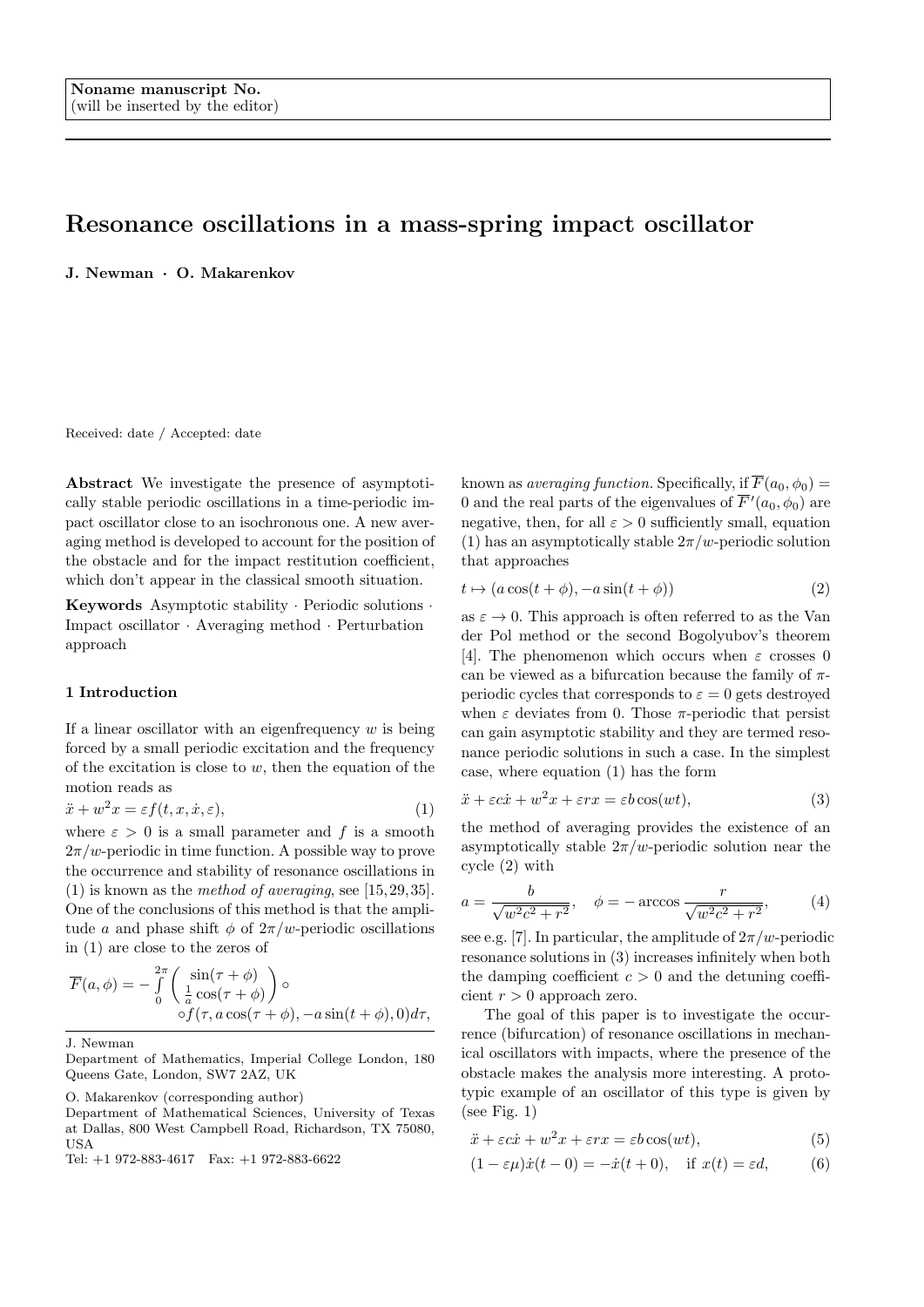

Fig. 1 A driven impact oscillator whose obstacle is  $\varepsilon d$ distant from the rest position and which is governed by equations  $(5)-(6)$ .



Fig. 2 A trajectory of the impact oscillator (5)-(6) depicted at Fig. 1.

which is equation (3) coupled with the Newton's impact law. Each trajectory x of oscillator  $(5)-(6)$  is governed by equation (5) until the trajectory hits the obstacle  $x = \varepsilon d$  at time t, when the impact law (6) applies. The impact law sends the trajectory from the point  $(x(t-0), \dot{x}(t-0))$  to  $(x(t+0), \dot{x}(t+0)) = (x(t-0))$ 0),  $-(1 - \varepsilon \mu)\dot{x}(t-0)$  instantaneously and the motion along (5) continues, see Fig. 2. The collisions with the obstacle located at  $x = \varepsilon d$  are absolutely elastic, if the restitution coefficient  $1 - \varepsilon \mu$  equals to 1. It is natural to expect that the amplitude of resonance oscillations of the impact oscillator  $(5)-(6)$  is now proportional to  $\frac{1}{|w\tilde{c}|+|r|+|\mu|}$ . But what is the influence of d? In this paper we answer this question by deriving an analogue of the averaging function  $\overline{F}$  for the second-order impact oscillator of the following general form

$$
\ddot{x} + w^2 x = \varepsilon f(t, x, \dot{x}, \varepsilon), \n(1 - \varepsilon \mu) \dot{x}(t - 0) = -\dot{x}(t + 0), \quad \text{if } x(t) = \varepsilon d.
$$
\n(7)

The averaging of the impact oscillator (7) is discussed in Zhuravlev-Klimov [39, § 27] under the assumption that  $\mu = 0$ . The method employed in [39] is the discontinuous transformation of Zhuravlev-Ivanov (see Brogliato [5], Pilipchuk-Ibrahim [32]). The symmetry property  $\mu = 0$  lies in heart of this method, so it is not straightforward to extend the method of [39] to (7) with  $\mu > 0$ , which is our main interest. Important results on averaging of impact systems are obtained by

Samoylenko and Perestyuk, see [31]. However, the impacts in [31] are deemed as collisions with a surface  $t = \tau(x, \dot{x})$  in the extended phase space rather than collisions with an obstacle  $x = const$ , that we work with here. In the autonomous case, an averaging approach to the dynamics of coupled impact oscillators is implemented in Sartorelli-Lacarbonara [33], where the small parameter  $\varepsilon$  comes from a suitable scaling. A fundamental technique to justify averaging of periodic impact oscillators is developed in Burd [9], but the focus of [9] is on the slow-fast time scales.

The impact oscillator (7) is a fundamental model of mechanics. It describes the dynamics of such important industrial systems as gear pairs [28, 25], pressure relief valves [16], ocean systems [18], robot locomotion [34, 36], cutting [13] and drilling [10] setups, etc. Impact oscillators are also used in neuroscience to model integrate-and-fire and resonate-and-fire neurons, see Coombes-Thul-Wedgwood [12]. Similar impact systems arise in the context of population models with impulsive feedback control [38, 37, 24] or statedependent impulsive harvesting [17]. Many other applications are surveyed in [26]. The books by Babitskiy [1] and Babitsky-Krupenin [2] provide a general framework to identify resonances in impact oscillators using the so-called first Bogolyubov's theorem, which provides an approximation of the dynamics of (7) on time-intervals of order  $1/\varepsilon$  (see also [20]). In particular, we refer the reader to [2, §6.5], where the authors derive the averaging functions for the impact oscillator (7) expressed in slightly different terms. The result of this paper is complementary, as we provide a way to rigorously prove asymptotic stability of the resonances. The literature on impact oscillators features several results about stability of equilibria (see e.g. Leine-Heimsch [23]) and about bifurcation of resonance homoclinic solutions (see e.g. Battelli-Feckan [3]). But, apart from the situations where the solution can be found in the closed form (see e.g. Okninski-Radziszewski [30]), the intermediate problem about bifurcation of resonance periodic solutions lacked rigorous description so far. An important step to fill in this gap has been recently made in Feckan-Pospisil [14], where the persistence of periodic orbits in oscillators of form (7) (of any dimension) is addressed in the case where the obstacle is fixed. Our paper is a somewhat parallel step where the main focus is on stability.

The paper is organized as follows. Next section is devoted to the main result of the paper (theorem 1) that links asymptotically stable periodic solutions in (7) to a suitable averaging function. An application of theorem 1 to the prototypic impact oscillator  $(5)-(6)$  is given in section 3 (theorem 2), where we derive formulas for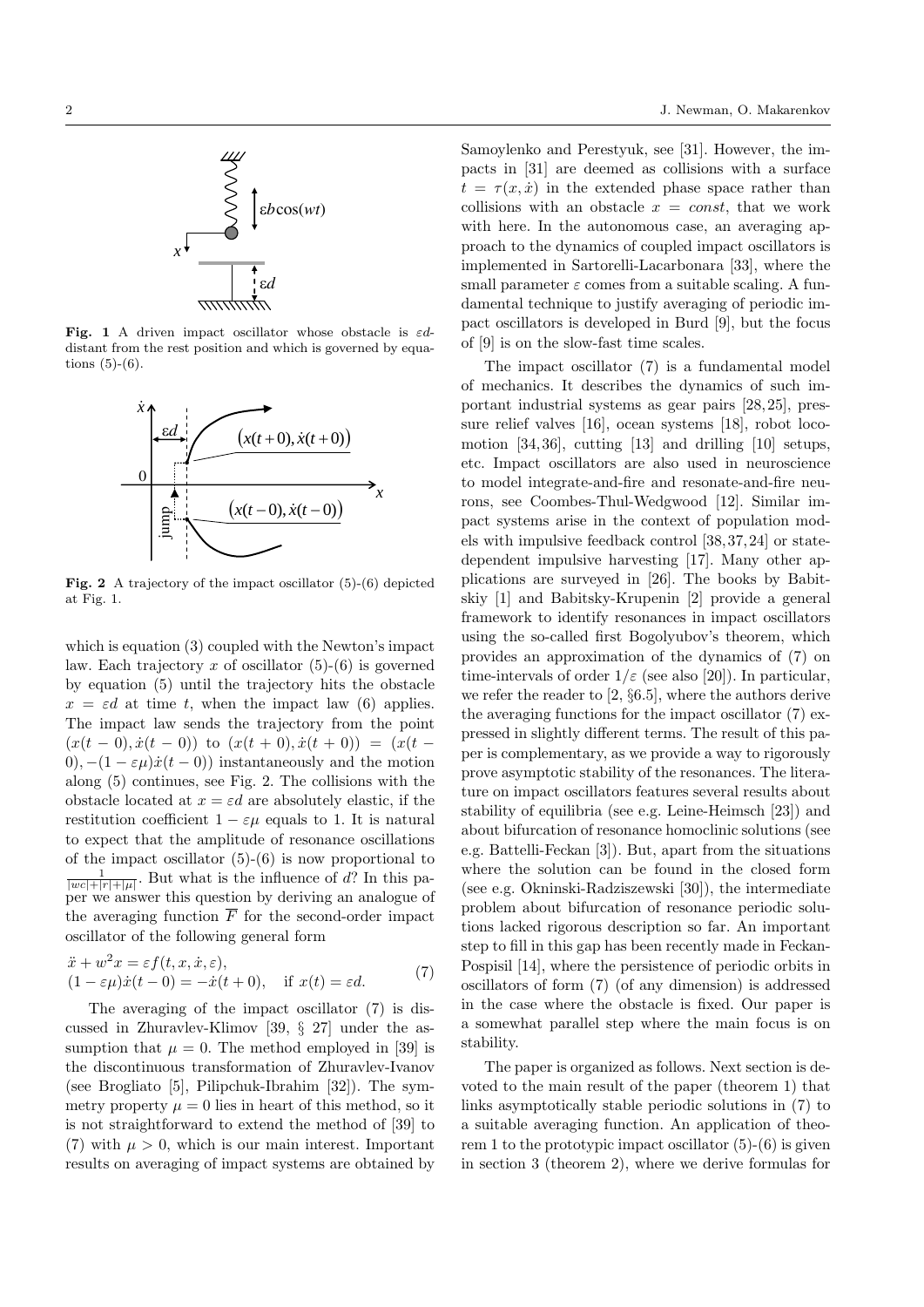the amplitudes and phase shifts of above-mentioned stable periodic solutions. The conclusions are summarized in section 4, followed by an acknowledgment section.

### 2 The main result

In this section we derive condition for the occurrence of resonance periodic solutions in the impact oscillator (7). Without loss of generality one can take  $w = 1$  and rewrite (7) as

$$
\ddot{x} + x = \varepsilon f(t, x, \dot{x}, \varepsilon), (1 - \varepsilon \mu)\dot{x}(t - 0) = -\dot{x}(t + 0), \quad \text{if } x(t) = \varepsilon d.
$$
 (8)

Our main result is that the asymptotically stable  $\pi$ periodic solutions in (8) correspond to zeros of the following bifurcation function

$$
\overline{F}(a,\phi) = \begin{pmatrix} -\mu a \\ 2d/a \end{pmatrix} + \int_{0}^{\pi/2-\phi} F\left(\tau, \begin{pmatrix} a \\ \phi \end{pmatrix}, 0\right) d\tau +
$$

$$
+ \begin{pmatrix} -1 & 0 \\ 0 & 1 \end{pmatrix} \int_{\pi/2-\phi}^{\pi} F\left(\tau, \begin{pmatrix} -a \\ \phi \end{pmatrix}, 0\right) d\tau,
$$

where

$$
F\left(t, \begin{pmatrix} a \\ \phi \end{pmatrix}, \varepsilon\right) = \\ = -\begin{pmatrix} \sin(t+\phi)f(t, a\cos(t+\phi), -a\sin(t+\phi), \varepsilon) \\ \frac{1}{a}\cos(t+\phi)f(t, a\cos(t+\phi), -a\sin(t+\phi), \varepsilon) \end{pmatrix}.
$$

Specifically, the following theorem holds.

**Theorem 1** Let  $f : \mathbb{R} \times \mathbb{R} \times \mathbb{R} \to \mathbb{R}$  be a twice continuously differentiable function, such that  $\overline{F}(a_0, \phi_0) = 0$ for some  $a_0 > 0$  and  $-\pi/2 < \phi_0 < \pi/2$ . Assume that the real parts of the eigenvalues of  $\overline{F}'(a_0, \phi_0)$  are negative. Then, there exists  $\varepsilon_0 > 0$  such that for all  $\varepsilon \in (0, \varepsilon_0)$  the impact oscillator (7) has a unique asymptotically stable  $\pi$ -periodic solution  $x_{\varepsilon}$  that satisfies

 $(x_{\varepsilon}(0), \dot{x}_{\varepsilon}(0)) \rightarrow (a_0 \cos \phi_0, -a_0 \sin \phi_0)$  as  $\varepsilon \rightarrow 0$ . (9)

Proof For convenience of the reader the proof is split into 3 steps.

Step 1: Transforming  $(8)$  to the standard form of averaging. This transformation will be a special form of the angle-action change of coordinates. Introduce  $S$ :  $(0, \infty) \times (-\pi/2, \pi/2) \to \mathbb{R}^2$  as

$$
S\left(\begin{array}{c}a\\ \theta\end{array}\right) = \left(\begin{array}{c}a\cos\theta\\ -a\sin\theta\end{array}\right)
$$

and fix such an open neighborhood V of  $S\begin{pmatrix} a_0 \\ a_1 \end{pmatrix}$  $\phi_0$  $\int$  that  $V \cap \{(x, y) : x = 0\} = \emptyset$ . We will take the values of  $\varepsilon > 0$ 



Fig. 3 The directions of the flow of (8) at  $\varepsilon = 0$  and two sample points  $B = (a \cos \theta_1, -a \sin \theta_1)$  with  $\theta_1 \in (0, \pi/2)$ and  $C = (a \cos \theta_2, -a \sin \theta_2)$  with  $\theta_2 \in (-\pi/2, 0)$ .



**Fig. 4** Four important points on a sample trajectory  $t \mapsto$  $(u_1(t), u_2(t)) = (x(t), \dot{x}(t))$  of (8) and (10) during the time interval  $[0, \pi]$  (the case of positive initial angle):

$$
K = (u_1(0), u_2(0)) = (a \cos \phi, -a \sin \phi),
$$
  
\n
$$
L = (u_1, u_2)(T(a, \phi, \varepsilon) - 0) =
$$
  
\n
$$
= (a_L \cos(T(a, \phi, \varepsilon) + \phi_L), -a_L \sin(T(a, \phi, \varepsilon) + \phi_L)),
$$
  
\n
$$
M = (u_1, u_2)(T(a, \phi, \varepsilon) + 0) =
$$
  
\n
$$
= (a_M \cos(T(a, \phi, \varepsilon) + \phi_M), -a_M \sin(T(a, \phi, \varepsilon) + \phi_M)),
$$
  
\n
$$
N = (u_1, u_2)(\pi) = (a_N \cos(\pi + \phi_N), -a_N \sin(\pi + \phi_N)).
$$

so small that V doesn't intersect  $x = \varepsilon d$  either. Let  $K \in V$  and consider a solution  $t \mapsto u(t) = (u_1(t), u_2(t))$ of

$$
\begin{cases}\n\dot{u}_1 = u_2, \\
\dot{u}_2 = -u_1 + \varepsilon f(t, u_1, u_2, \varepsilon), \\
u_2(t+0) = -(1 - \varepsilon \mu)u_2(t-0), \text{ if } u_1(t) = \varepsilon d\n\end{cases}
$$
\n(10)

that originates at  $K$ . Our first step consists in introducing the action-angle-like change of the variables

$$
u(t) = S\begin{pmatrix} a(t) \\ t + \phi(t) \end{pmatrix}, \text{ if } t \in \mathbb{R} \text{ and } u_1(t) \neq \varepsilon d,
$$
 (11)

or, equivalently, in finding differential equations for two functions  $t \mapsto (a(t), \phi(t))$  that solve (11) and satisfy  $\begin{pmatrix} a(0) \\ \phi(0) \end{pmatrix} = S^{-1}(K)$ . Similarly to how (11) works in the classical method of averaging, one gets

$$
\begin{pmatrix} \dot{a} \\ \dot{\phi} \end{pmatrix} = \varepsilon F\left(t, \begin{pmatrix} a \\ \phi \end{pmatrix}, \varepsilon\right), \quad \text{if } a(t) \cos(t + \phi(t)) \neq \varepsilon d. (12)
$$

Equation (12) governs  $(a(t), \phi(t))$  until  $S\begin{pmatrix} a(t) \\ b(t) \end{pmatrix}$  $\phi(t)$  reaches  $x = \varepsilon d$ , which moment of time we denote by  $T(a, \phi, \varepsilon)$ .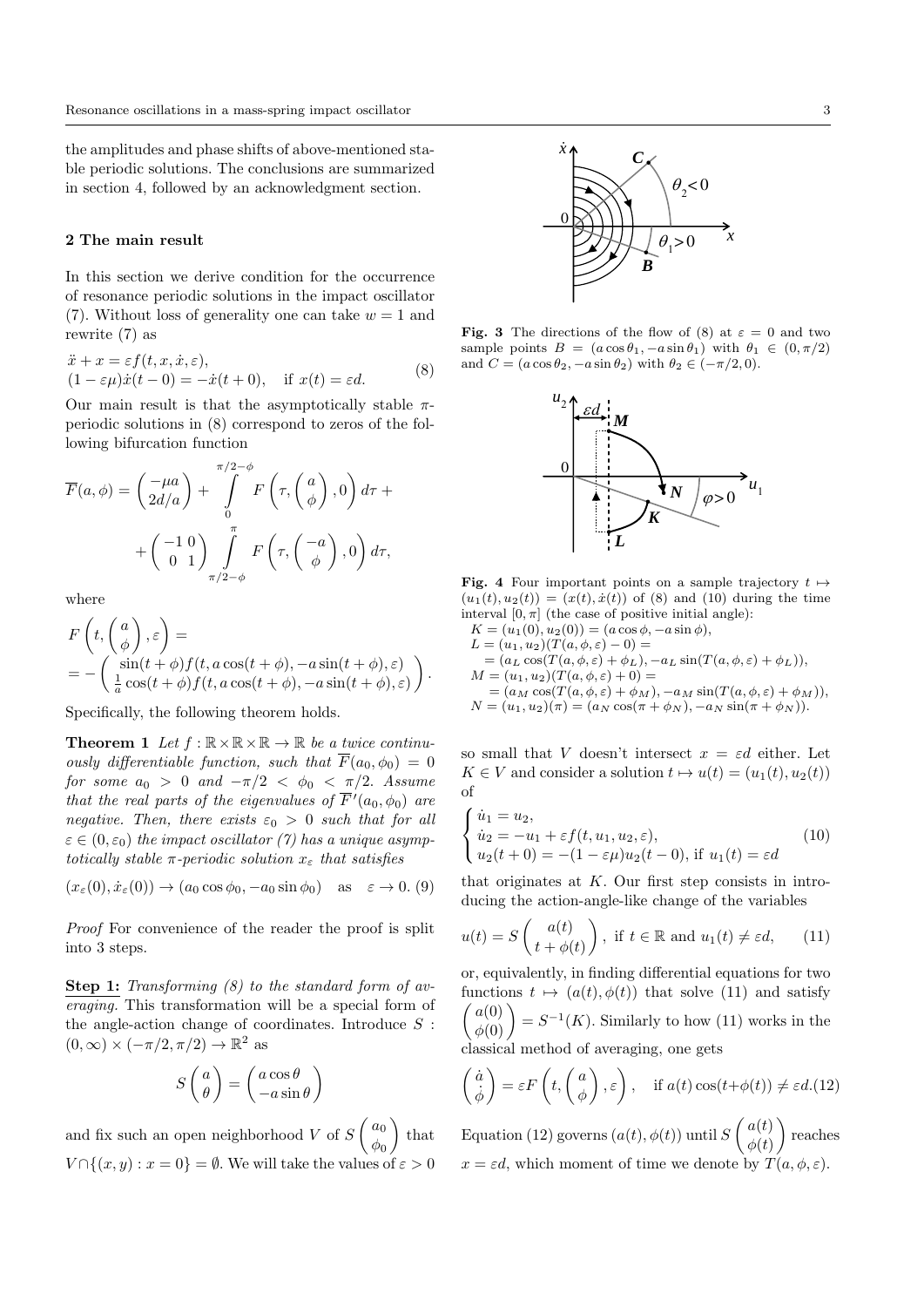Let  $\int_{-l}^{l} a_L$  $\phi_L$  $\Big) = \Big( \begin{array}{c} a \\ a \end{array} \Big)$ φ  $\left( T(a, \phi, \varepsilon) \right)$ . To comply with the jump in  $(10)$  (i.e. in order that  $(11)$  hold for all t from a neighborhood of  $T(a, \phi, \varepsilon)$  except of  $T(a, \phi, \varepsilon)$  itself), the trajectory  $t \mapsto (a(t), \phi(t))$  must undergo a jump from  $\int_{-l}^{l} a_L$  $\phi_L$ ) to a new point  $\begin{pmatrix} a_M \\ b_M \end{pmatrix}$  $\phi_M$ ) at  $t = T(a, \phi, \varepsilon)$ (see Fig. 4) and

$$
a_M \cos(T(a, \phi, \varepsilon) + \phi_M) = a_L \cos(T(a, \phi, \varepsilon) + \phi_L),
$$
  
\n
$$
a_M \sin(T(a, \phi, \varepsilon) + \phi_M) =
$$
  
\n
$$
= -(1 - \varepsilon \mu) a_L \sin(T(a, \phi, \varepsilon) + \phi_L).
$$

This gives

$$
\begin{pmatrix}\na_M \\
\phi_M\n\end{pmatrix} = S^{-1} \left[ \begin{pmatrix}\n1 & 0 \\
0 & -(1 - \varepsilon \mu)\n\end{pmatrix} \circ \right.\n\circ S \left( \begin{pmatrix}\n0 \\
T(a, \phi, \varepsilon)\n\end{pmatrix} + \begin{pmatrix}\na_L \\
\phi_L\n\end{pmatrix} \right) \right] - \begin{pmatrix}\n0 \\
T(a, \phi, \varepsilon)\n\end{pmatrix}
$$

and, therefore, the equation (12) must be complemented by the following impact law

$$
\begin{pmatrix} a \\ \phi \end{pmatrix} (t+0) = S^{-1} \left[ \begin{pmatrix} 1 & 0 \\ 0 & -(1 - \varepsilon \mu) \end{pmatrix} \right] \circ
$$
  
\n
$$
\circ S \begin{pmatrix} a(t-0) \\ t + \phi(t-0) \end{pmatrix} - \begin{pmatrix} 0 \\ t \end{pmatrix},
$$
  
\nif  $a(t) \cos(t + \phi(t)) = \varepsilon d$ . (13)

A function  $t \mapsto (a(t), \phi(t))$  is now a solution of (12)-(13) if and only if

 $(u_1(t), u_2(t)) = (a(t)\cos(t + \phi(t)), -a(t)\sin(t + \phi(t)))$ is a solution of (10). Denote by  $P_{\varepsilon}$  the Poincaré map of (12)-(13) over period  $\pi$ , in particular  $P_{\varepsilon}(K) = N$  (see Fig. 4). If  $u_1 > 0$ , then

$$
Q_{\varepsilon}\left(\frac{u_1}{u_2}\right) = S\left(P_{\varepsilon}\left(S^{-1}\left(\frac{u_1}{u_2}\right)\right) + \left(\frac{0}{\pi}\right)\right)
$$

for all  $\varepsilon > 0$  sufficiently small. Furthermore, the eigenvalues of  $(Q_\varepsilon)'$   $\left(\begin{array}{c} u_1 \\ u_2 \end{array}\right)$  $u_2$ ) and  $(P_{\varepsilon})'$   $\left(S^{-1}\left(\frac{u_1}{u_1}\right)\right)$  $\begin{pmatrix} u_1 \\ u_2 \end{pmatrix}$  coincide.

Step 2: Expanding the Poincaré map  $P_{\varepsilon}$  in powers of  $\varepsilon$ and deriving a closed form of the leading term. Denote by

$$
t \mapsto \begin{pmatrix} A \\ \Phi \end{pmatrix} \left( t, t_0, \begin{pmatrix} a \\ \phi \end{pmatrix}, \varepsilon \right)
$$

the solution  $t \mapsto \left( \begin{array}{c} a(t) \\ t(t) \end{array} \right)$  $\phi(t)$  $\int$  of (12) with the initial conditions  $a(t_0) = a, \, \phi(t_0) = \phi$ . Then

$$
P_{\varepsilon}\left(\begin{array}{c}a\\ \phi\end{array}\right)=\left(\begin{array}{c}A\\ \Phi\end{array}\right)\left(\pi,T(a,\phi,\varepsilon),\left(\begin{array}{c}a_M\\ \phi_M\end{array}\right),\varepsilon\right)=\left(\begin{array}{c}a_M\\ \phi_M\end{array}\right)+
$$
  
+
$$
\varepsilon\int\limits_{T(a,\phi,\varepsilon)}^{\pi}F\left(\tau,\left(\begin{array}{c}A\\ \Phi\end{array}\right)\left(\pi,T(a,\phi,\varepsilon),\left(\begin{array}{c}a_M\\ \phi_M\end{array}\right),\varepsilon\right),\varepsilon\right)d\tau
$$

To extract the leading term in the expansion of  $P_{\varepsilon}$  in powers of  $\varepsilon$ , we observe the following

$$
T(a, \phi, 0) = \pi/2 - \phi,
$$
  
\n
$$
\begin{pmatrix} A'_t \\ \Phi'_t \end{pmatrix} (\pi/2 - \phi, 0, a, \phi, 0) = 0,
$$
  
\n
$$
\begin{pmatrix} A'_\varepsilon \\ \Phi'_\varepsilon \end{pmatrix} (\pi/2 - \phi, 0, a, \phi, 0) = \int_0^{\pi/2 - \phi} F\left(\tau, \begin{pmatrix} a \\ \phi \end{pmatrix}, 0\right) d\tau,
$$
  
\n
$$
T'_\varepsilon(a, \phi, 0) = -\int_0^{\pi/2 - \phi} F_2\left(\tau, \begin{pmatrix} a \\ \phi \end{pmatrix}, 0\right) d\tau - \frac{d}{a},
$$
  
\n
$$
S\begin{pmatrix} a \\ \pi/2 \end{pmatrix} = \begin{pmatrix} 0 \\ -a \end{pmatrix}, \qquad S'\begin{pmatrix} a \\ \pi/2 \end{pmatrix} = \begin{pmatrix} 0 & -a \\ -1 & 0 \end{pmatrix},
$$
  
\n
$$
S^{-1}\begin{pmatrix} 0 \\ a \end{pmatrix} = \begin{pmatrix} a \\ -\pi/2 \end{pmatrix}, \qquad (S^{-1})'\begin{pmatrix} 0 \\ a \end{pmatrix} = \begin{pmatrix} 0 & 1 \\ 1/a & 0 \end{pmatrix},
$$
  
\n
$$
\begin{pmatrix} a_L \\ \phi_L \end{pmatrix} \Big|_{\varepsilon=0} = \begin{pmatrix} a \\ \phi \end{pmatrix}, \qquad \begin{pmatrix} a_M \\ \phi_M \end{pmatrix} \Big|_{\varepsilon=0} = \begin{pmatrix} a \\ \phi - \pi \end{pmatrix}.
$$

These formulas allow us to conclude

$$
P_{\varepsilon}\begin{pmatrix} a \\ \phi \end{pmatrix} = P_{0}\begin{pmatrix} a \\ \phi \end{pmatrix} + \varepsilon \left( \frac{\partial}{\partial \varepsilon} P_{\varepsilon}(a, \phi) \Big|_{\varepsilon=0} \right) +
$$
  
\n
$$
+ \varepsilon^{2} R(a, \phi, \varepsilon) =
$$
  
\n
$$
= \begin{pmatrix} a \\ \phi \end{pmatrix} + \varepsilon \begin{pmatrix} \frac{\partial}{\partial \varepsilon} \begin{pmatrix} a_{M} \\ \phi_{M} \end{pmatrix} \Big|_{\varepsilon=0} \end{pmatrix} +
$$
  
\n
$$
+ \varepsilon \int_{\pi/2 - \phi}^{\pi} F\left( \tau, \begin{pmatrix} a_{M} \\ \phi_{M} \end{pmatrix} \Big|_{\varepsilon=0}^{-}, 0 \right) d\tau + \varepsilon^{2} R(a, \phi, \varepsilon)
$$
  
\n
$$
= \begin{pmatrix} a \\ \phi \end{pmatrix} + \varepsilon \begin{pmatrix} -\mu a \\ 2d/a \end{pmatrix} + \int_{0}^{\pi/2 - \phi} F\left( \tau, \begin{pmatrix} a \\ \phi \end{pmatrix}, 0 \right) d\tau \end{pmatrix} +
$$
  
\n
$$
+ \varepsilon \int_{\pi/2 - \phi}^{\pi} F\left( \tau, \begin{pmatrix} a \\ \phi - \pi \end{pmatrix}, 0 \right) d\tau + \varepsilon^{2} R(a, \phi, \varepsilon) =
$$
  
\n
$$
= \begin{pmatrix} a \\ \phi \end{pmatrix} + \varepsilon \overline{F}(a, \phi) + \varepsilon^{2} R(a, \phi, \varepsilon).
$$

We of course refer to the Implicit Function Theorem and to the differentiability of the implicit function (Krantz-Parks [22] or Kolmogorov-Fomin [21]) to ensure the correctness of the above expansion.

Step 3: Making conclusions about the fixed points of  $\overline{P_{\varepsilon}}$  based on the properties of the leading term. Since  $\overline{F}(a_0, \phi_0) = 0$  and  $\overline{F}'(a_0, \phi_0)$  is invertible, there exists  $\varepsilon_0 > 0$  (that can be chosen as small as possible) such that for any  $\varepsilon \in (0, \varepsilon_0)$  the map

$$
(a, \phi) \mapsto \overline{F}(a, \phi) + \varepsilon R(a, \phi, \varepsilon) \tag{14}
$$

has a unique zero  $(a_{\varepsilon}, \phi_{\varepsilon})$  in the  $\varepsilon_0$ -neighborhood of  $(a_0, \phi_0)$  and  $(a_\varepsilon, \phi_\varepsilon) \to (a_0, \phi_0)$  as  $\varepsilon \to 0$ . Zeros of (14) coincide with the fixed points of  $P_{\varepsilon}$  and it remains to show that the absolute values of the eigenvalues of  $(P_\varepsilon)' \left( \begin{array}{c} a_\varepsilon \\ a_\varepsilon \end{array} \right)$  $\phi_{\varepsilon}$  don't exceed 1. Now we use the following algebraic fact: if  $\lambda$  is an eigenvalue of the square matrix A, then  $1 + \varepsilon \lambda$  is an eigenvalue of  $I + \varepsilon A$ . Therefore, since the absolute values of the eigenvalues of  $\overline{F}'(a_0, \phi_0)$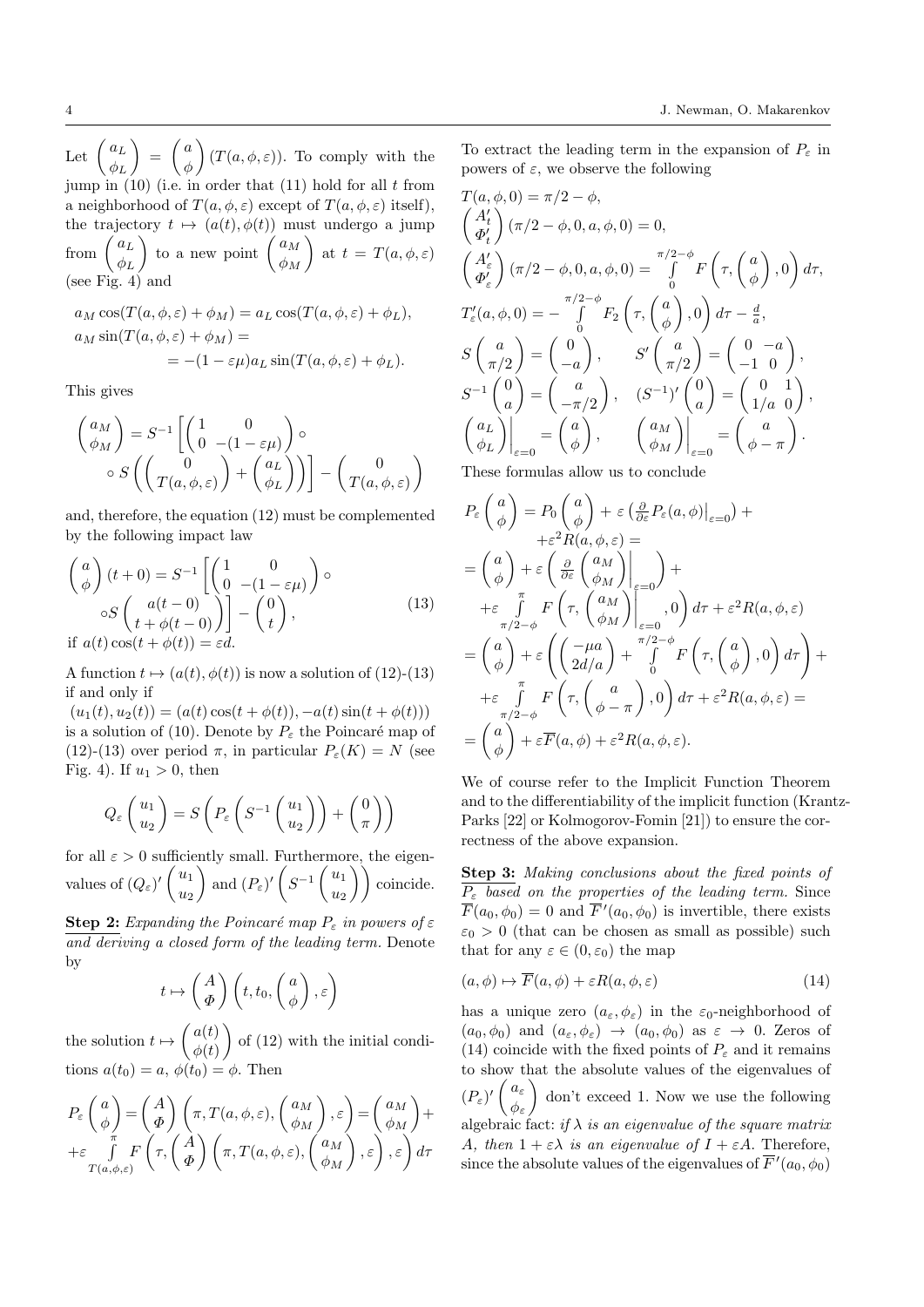are negative, the constant  $\varepsilon_0 > 0$  can be chosen so small, that the absolute values of the eigenvalues of

$$
I + \varepsilon \left( \overline{F}'(a_{\varepsilon}, \phi_{\varepsilon}) + \varepsilon R'_{(a, \phi)}(a_{\varepsilon}, \phi_{\varepsilon}, \varepsilon) \right)
$$

don't exceed 1.

## 3 Application to the mass-spring impact oscillator

The change of the variables  $\tilde{x} = x(wt)$  brings (5)-(6) to the form

$$
\ddot{x} + \varepsilon c \dot{x} + x + \varepsilon r x = \varepsilon b \cos(t), \n(1 - \varepsilon \mu) \dot{x} (t - 0) = -\dot{x} (t + 0), \quad \text{if } x(t) = \varepsilon d.
$$
\n(15)

We now apply theorem 1 in order to locate asymptotically stable  $\pi$ -periodic solutions (resonances) in (15).

**Theorem 2** Let  $b > 3d \geq 0$ ,  $\mu \geq 0$ ,  $c \geq 0$  and  $\mu + c \neq 0$ 0. Then there exists  $\varepsilon_0 > 0$ , such that for all  $\varepsilon \in (0, \varepsilon_0)$ the impact oscillator (15) has a unique asymptotically stable  $\pi$ -periodic solution  $x_{\epsilon}$  satisfying

$$
(x_{\varepsilon}(0), \dot{x}_{\varepsilon}(0)) \to (a_0 \cos \phi_0, -a_0 \sin \phi_0) \quad \text{as} \quad \varepsilon \to 0, (16)
$$

where  $a_0$  is the unique real positive root of the quadratic polynomial

$$
16b2 = 9a2 (-\mu - (\pi/2)c)2 + (3\pi ra + 12d)2
$$
 (17)

and  $\phi_0 \in (-\pi/2, \pi/2)$  is the unique solution of

$$
\cos^2 2\phi = \frac{16b^2 - 9a^2 \left(-\mu - (\pi/2)c\right)^2}{16b^2} \tag{18}
$$

which verifies  $\cos 2\phi > 0$  and  $\sin 2\phi < 0$ .

*Proof* Computing  $\overline{F}$  gives

$$
\overline{F}(a,\phi) = \frac{1}{2} \begin{pmatrix} -2\mu a - \pi ac \\ 4d/a + \pi r \end{pmatrix} - \frac{2b}{3a} \begin{pmatrix} 2a\sin 2\phi \\ \cos 2\phi \end{pmatrix}
$$
 (19)

and

$$
\overline{F}'(a,\phi) = \begin{pmatrix} -\mu - \frac{\pi}{2}c & -\frac{8}{3}b\cos 2\phi \\ -\frac{2d}{a^2} + \frac{2b}{3a^2}\cos 2\phi & \frac{4b}{3a}\sin 2\phi \end{pmatrix}.
$$

Equaling  $\overline{F}(a, \phi)$  to zero one obtains

$$
4b\sin 2\phi = -3\mu a - (3/2)\pi ac,\tag{20}
$$

$$
4b\cos 2\phi = 3a\pi r + 12d.\tag{21}
$$

Observe, that any solution  $(a, \phi)$  of (17)-(18) such that  $\sin 2\phi < 0$  and  $\cos 2\phi > 0$  verifies (20)-(21). In order to see that (17) has an unique real positive solution, we rewrite (17) as

$$
\alpha a^2 + \beta a + \gamma = 0,\tag{22}
$$

where  $\alpha = 9(\pi^2 r^2 + (\mu + (\pi/2)c)^2), \ \beta = 72\pi r d, \ \gamma =$  $12^2d^2 - 16b^2$ . Since  $\alpha > 0$  and  $\beta > 0$ , (22) has a real positive root if and only if  $\gamma < 0$ , which follows from the hypothesis  $b > 3d$  of the theorem. The second root of (22) is always negative.

It now remains to examine the eigenvalues of  $\overline{F}'(a, \phi)$ . The real parts of these eigenvalues are negative, if

$$
\text{trace}: \left(-\mu - \frac{\pi}{2}c\right) + \frac{4b}{3a}\sin 2\phi < 0,
$$
\n
$$
\text{determinant}: \frac{16b^2}{9a^2}\cos^2 2\phi - \frac{16bd}{3a^2}\cos 2\phi + \left(-\mu - \frac{\pi}{2}c\right)\frac{4b}{3a}\sin 2\phi > 0,
$$

which holds true, provided that  $b > 0$ ,  $\mu + (\pi/2)c > 0$ ,  $\sin 2\phi < 0$ ,  $\cos 2\phi > 0$  and  $b \cos 2\phi - 3d > 0$ . All these inequalities are just the assumptions of the theorem and  $b \cos 2\phi - 3d > 0$  follows from (21).

$$
\Box
$$

*Remark 1* The positive root of  $(17)$  is given by

$$
a = \frac{-12\pi r d + \sqrt{D}}{3(\pi^2 r^2 + (\mu + (\pi/2)c)^2)},
$$
\n(23)

where  $D = (12\pi r d)^2 - (\pi^2 r^2 + (\mu + (\pi/2)c)^2) \cdot (12^2 d^2 4^{2}b^{2}$ ). Therefore, (23) is an  $\varepsilon$ -approximation of the amplitude of  $\pi$ -periodic asymptotically stable oscillations of (15) provided that the assumptions of theorem 2 hold.

Remark 2 If the collisions are purely symmetric (i.e.  $\mu = d = 0$ , (23) reduces to

$$
a = \frac{4b}{3\sqrt{\pi^2 r^2 + (\pi/2)^2 c^2}}.\tag{24}
$$

Formulas (23) and (24) allow to compare the properties of the resonance solutions of the smooth oscillator (3) with those of the impact one (5)-(6).

## 4 Conclusion

In this paper we provided sufficient conditions for the occurrence of asymptotically stable  $\pi/w$ -periodic solutions (1:1-resonances) in a periodically driven massspring impact oscillator which is close to the following reduced system

$$
\ddot{x} + w^2 x = 0,\n\dot{x}(t-0) = -\dot{x}(t+0), \quad \text{if } x(t) = 0;
$$
\n(25)

see Fig. 3 for the phase portrait of (25). The obstacle is plugged at the position  $x = 0$  in order to make the periods of all the periodic solutions of (25) equal. Such an oscillator is also known as isochronous. Similar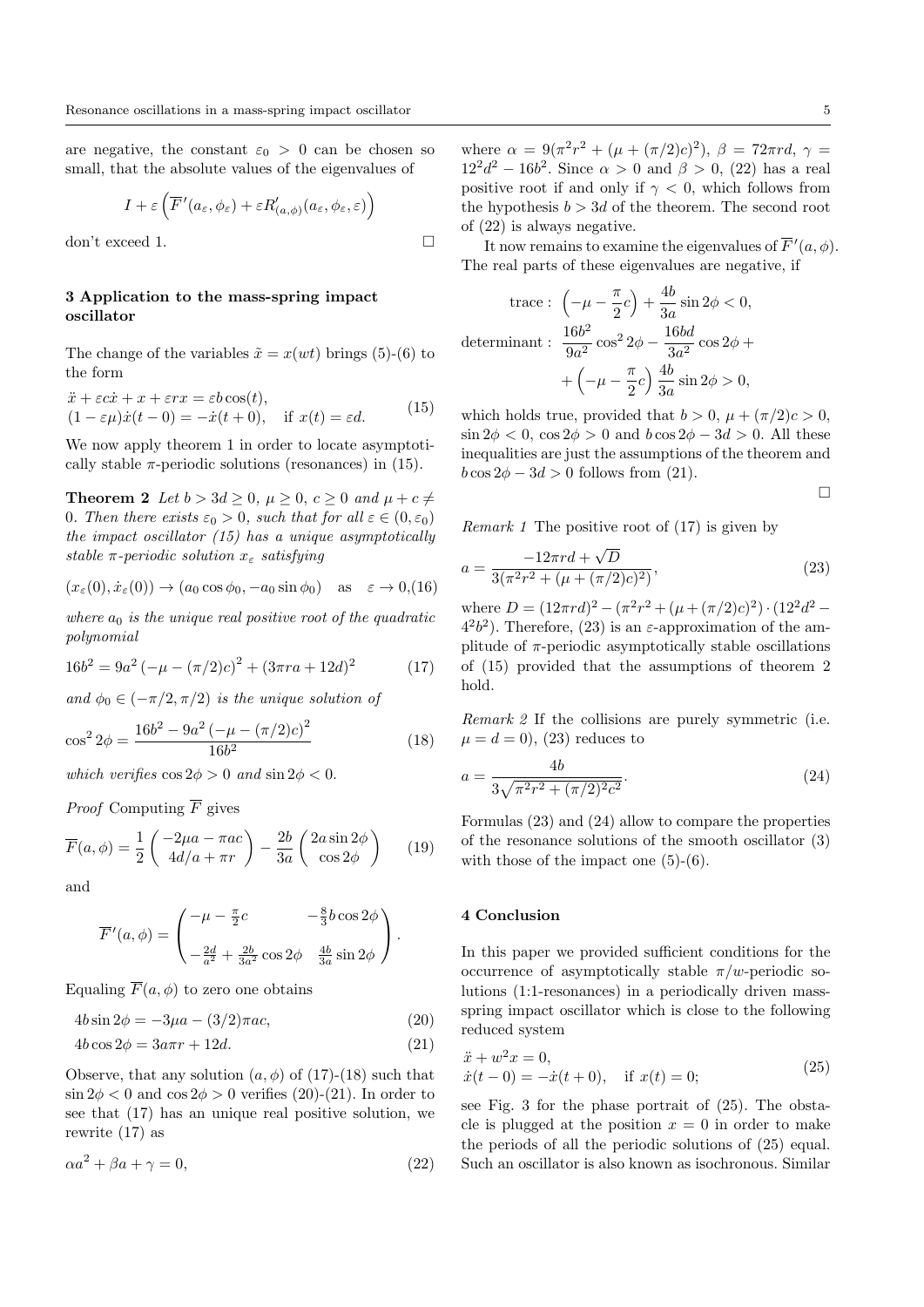to the classical approach that is used in nonlinear dynamics to study resonances in  $\varepsilon$ -perturbed isochronous systems (see [15, 29, 35]), the ideas of the method of averaging are used in our paper. However, the presence of the impact obstacle suggested two more natural parameters, which are the deviation of the Newton restitution coefficient  $\tilde{\mu}$  from 1 and the deviation of the position d of the obstacle from  $x = 0$ . Assuming that the smallness of both these coefficients is of the order of the perturbation (i.e.  $\tilde{\mu} = \varepsilon \mu$  and  $\tilde{d} = \varepsilon d$ ), we derived an averaging function, whose zeros correspond to those periodic solutions of (25) that produce asymptotically stable  $\pi/w$ -periodic solutions in the respective full system. The conclusion of our paper is that the constant  $\mu$  plays a role similar to viscous friction as far as 1:1-resonance solutions are concerned. The role of the constant d is new, but (23) suggests that this coefficient diminishes the influence of the external excitation. Finally, when the impact law changes the coordinates of all trajectories symmetrically, the formula for the amplitude (24) of 1:1-resonance solutions is similar to the smooth case (4).

Along the lines of Burd [8] and Chicone [11], our work can be further extended to the cases where the position  $\varepsilon d$  of the obstacle is fixed at some  $x = d$ , or where the unperturbed Hamiltonian system is mutlidimensional and nonlinear, or where the perturbation f is almost periodic. Kamenskii-Makarenkov-Nistri [19] provides a dimension reduction scheme that can be used to examine the situations where a perturbed Hamiltonian system with impacts is given in a part of the phase space only. Following the ideas of Buica-Llibre-Makarenkov [6], the asymptotic stability of resonance solutions  $x_{\varepsilon}$  can be replaced by attractivity of  $x_{\varepsilon}$  in such a neighborhood that doesn't depend on  $\varepsilon$  (uniform attractivity). The proof of the absence of 1:1 resonances other than that given by theorems 1 and 2 is similar to Makarenkov-Ortega [27, lemma 2].

Acknowledgements The research is supported by NSF Grant CMMI-1436856 and by RFBR Grant 13-01-00347. The reports of anonymous referees helped to improve the paper and are very appreciated.

#### References

- 1. V. I. Babitsky, Theory of vibro-impact systems and applications. Translated from the Russian by N. Birkett and revised by the author. Foundations of Engineering Mechanics. Springer-Verlag, Berlin, 1998. xvi+318 pp.
- 2. V. I. Babitsky, V. L. Krupenin Vibrations of Strongly Nonlinear Discontinuous Systems, Springer - Verlag: Berlin, Heidelberg, 2001.
- 3. F. Battelli, M. Fečkan, Chaos in forced impact systems, Discrete Contin. Dyn. Syst. Ser. S 6 (2013), no. 4, 861–890.
- 4. N. N. Bogoliubov and Y. A. Mitropolsky, Asymptotic methods in the theory of non-linear oscillations. Translated from the second revised Russian edition. International Monographs on Advanced Mathematics and Physics Hindustan Publishing Corp., Delhi, Gordon and Breach Science Publishers, New York 1961 x+537 pp.
- 5. B. Brogliato, Nonsmooth impact mechanics. Models, dynamics and control. Lecture Notes in Control and Information Sciences, 220. Springer-Verlag London, Ltd., London, 1996. xvi+400 pp.
- 6. A. Buică, J. Llibre, O. Makarenkov, Asymptotic stability of periodic solutions for nonsmooth differential equations with application to the nonsmooth van der Pol oscillator. SIAM J. Math. Anal. 40 (2009), no. 6, 2478–2495.
- 7. A. Buică, J. Llibre, O. Makarenkov, A note on forced oscillations in differential equations with jumping nonlinearities, Differential Equations and Dynamical Systems, submitted.
- 8. V. Sh. Burd, Resonance vibrations of impact oscillator with biharmonic excitation. Phys. D 241 (2012), no. 22, 1956–1961.
- 9. V. Sh. Burd, Resonant almost periodic oscillations in systems with slow varying parameters. Internat. J. Non-Linear Mech. 32 (1997), no. 6, 1143–1152.
- 10. Q. J. Cao, M. Wiercigroch, E. Pavlovskaia, S. P. Yang, Bifurcations and the penetrating rate analysis of a model for percussive drilling, Acta Mechanica Sinica 26 (2010), no. 3, 467–475.
- 11. C. Chicone, Lyapunov–Schmidt reduction and Melnikov integrals for bifurcation of periodic solutions in coupled oscillators, J. Differential Equations 112 (1994) 407–447.
- 12. S. Coombes, R. Thul, K. C. A. Wedgwood, Nonsmooth dynamics in spiking neuron models. Phys. D 241 (2012), no. 22, 2042–2057
- 13. Z. Dombovaria, D. A. W. Barton, R. E. Wilson, G. Stepan, On the global dynamics of chatter in the orthogonal cutting model, International Journal of Non-Linear Mechanics 46 (2011), no. 1, 330–338.
- 14. M. Fečkan and M. Pospíšil, Persistence of periodic orbits in periodically forced impact systems, Mathematica Slovaca 64 (2014), 101–118.
- 15. J. Guckenheimer, P. Holmes, Nonlinear oscillations, dynamical systems, and bifurcations of vector fields. Revised and corrected reprint of the 1983 original. Applied Mathematical Sciences, 42. Springer-Verlag, New York, 1990.
- 16. C. Hos, A. R. Champneys, Grazing bifurcations and chatter in a pressure relief valve model, Physica D 241 (22) (2012) 2068–2076.
- 17. M. Huang, S. Liu, X. Song, L. Chen, Periodic solutions and homoclinic bifurcation of a predator-prey system with two types of harvesting, Nonlinear Dynam. 73 (2013), no. 1-2, 815–826.
- 18. R. A. Ibrahim, V. I. Babitsky, M. Okuma (Eds.), Vibro-Impact Dynamics of Ocean Systems and Related Problems, Springer-Verlag, Berlin, 2009.
- 19. M. Kamenskii, O. Makarenkov, P. Nistri, An alternative approach to study bifurcation from a limit cycle in periodically perturbed autonomous systems, J. Dynam. Differential Equations 23 (2011), no. 3, 425–435.
- 20. S. Klymchuk, A. Plotnikov, N. Skripnik, Overview of V.A. Plotnikovs research on averaging of differential inclusions, Physica D 241 (2012), no. 22, 1932–1947.
- 21. A. N. Kolmogorov, S. V. Fomin, S. V. Elements of the theory of functions and functional analysis (Russian) Fourth edition, revised. Izdat. "Nauka'", Moscow, 1976.
- 22. S. G. Krantz, H. R. Parks, The implicit function theorem. History, theory, and applications. Birkhuser Boston, Inc., Boston, MA, 2002. xii+163 pp.